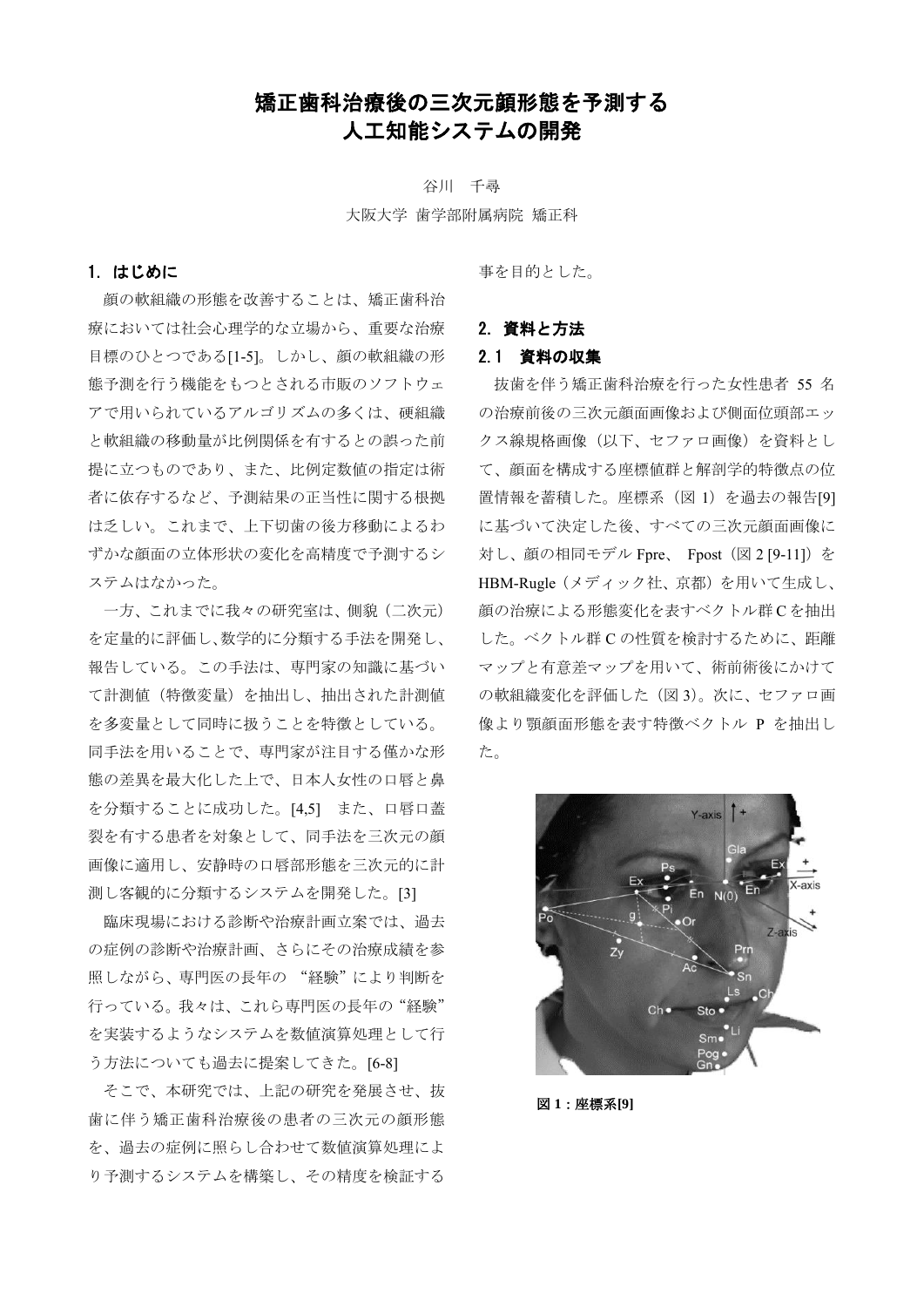

テンプレートメッシュ

model

図 **2**:相同モデル**[9-11]**



図 **3**:術前から術後にかけての移動量の有意の差 の検定 **(paired t-test)**

## 2.2 システムの構築

新たに入力された特徴ベクトル[Fpre、P]から C を 算出する回帰モデルを、深層学習を用いて生成した。 回帰モデルにより算出された C を治療前の顔の相同 モデル Fpre(new) に加算することで、治療前の三次 元顔形態から治療後の三次元顔形態 Fpost(new) を 予測するシステムを構築した (図 4)。



図 **4**: 数理モデルの概要

## 2.3 システム性能評価

システム性能を検討するために、11 分割交差検証 をおこない、システムを用いて予測された顔面表面 と実際の治療後の顔面表面の絶対距離を誤差と定義 した場合の平均を表 1 の方法を用いて算出し、予測 精度を評価した。

表1**:** 誤差 **d** の平均の方法(**AveEachPt**、**AveEachPc**、 **TotalAve** の計算方法**) d(I,j)** は **i**番目の患者の **j**番目の顔の 誤差を表す。

|             |                                                                       | 顔面表面の座標番号 |                  |                                                                  |                   |
|-------------|-----------------------------------------------------------------------|-----------|------------------|------------------------------------------------------------------|-------------------|
|             |                                                                       | 平均        |                  |                                                                  |                   |
| 患者番号 d(i,1) | d(1.1)                                                                | d(1.2)    | $\cdots$ d(1,i)  | $\cdots$ d(1.6017)                                               | AveEachPc(i=1)    |
|             | d(2,1)                                                                |           | d(2, i)          | d(2,6017)                                                        | AveEachPc(i=2)    |
|             |                                                                       |           |                  |                                                                  |                   |
|             |                                                                       |           |                  |                                                                  |                   |
|             |                                                                       | d(i,2)    | $\cdots$ d(i,j)  | $- d(i.6017)$                                                    | AveEachPc(i)      |
|             |                                                                       |           |                  |                                                                  |                   |
|             |                                                                       |           |                  | $\cdots$                                                         |                   |
|             | d(55.1)                                                               | d(55.2)   | $\cdots$ d(55.i) | $\cdots$ d(55,6017)                                              | AveEachPc(i=6017) |
| 平均          | $AveEachPt(i=1)$                                                      |           |                  | AvePtEach(j=2) · · · AveEachPt(j) · · · AveEachPt(j=55) TotalAve |                   |
|             | StdEachPt(i=1…55.j=1) StdPtEach(j=2) … StdEachPt(j) … StdEachPt(j=55) |           |                  |                                                                  |                   |
|             |                                                                       |           |                  |                                                                  |                   |

#### 3.結果

術前後の軟組織変化を図 5 に示す。口唇部は術後 に有意に後退し、鼻・おとがい・頬部は有意に前突 していることが示された。セファロ画像より、頭蓋 底前後径・顔面高の有意の増加と、下顎実効長の増 加に伴う ANB 角の有意な減少、U1 と L1 の有意の 舌側傾斜移動を認めた (図 6、P<0.05)。

それぞれの症例における誤差の平均(AveEachPt) が 1mm 以下の症例を成功と定義した場合に、全体 の成功率は 98%であった。平均誤差は 0.69mm であ った。最大誤差を示す部位は下唇であった(図 7-8、 表 2)



図 **5**:全症例平均の術前術後軟組織変化 **(n=55)**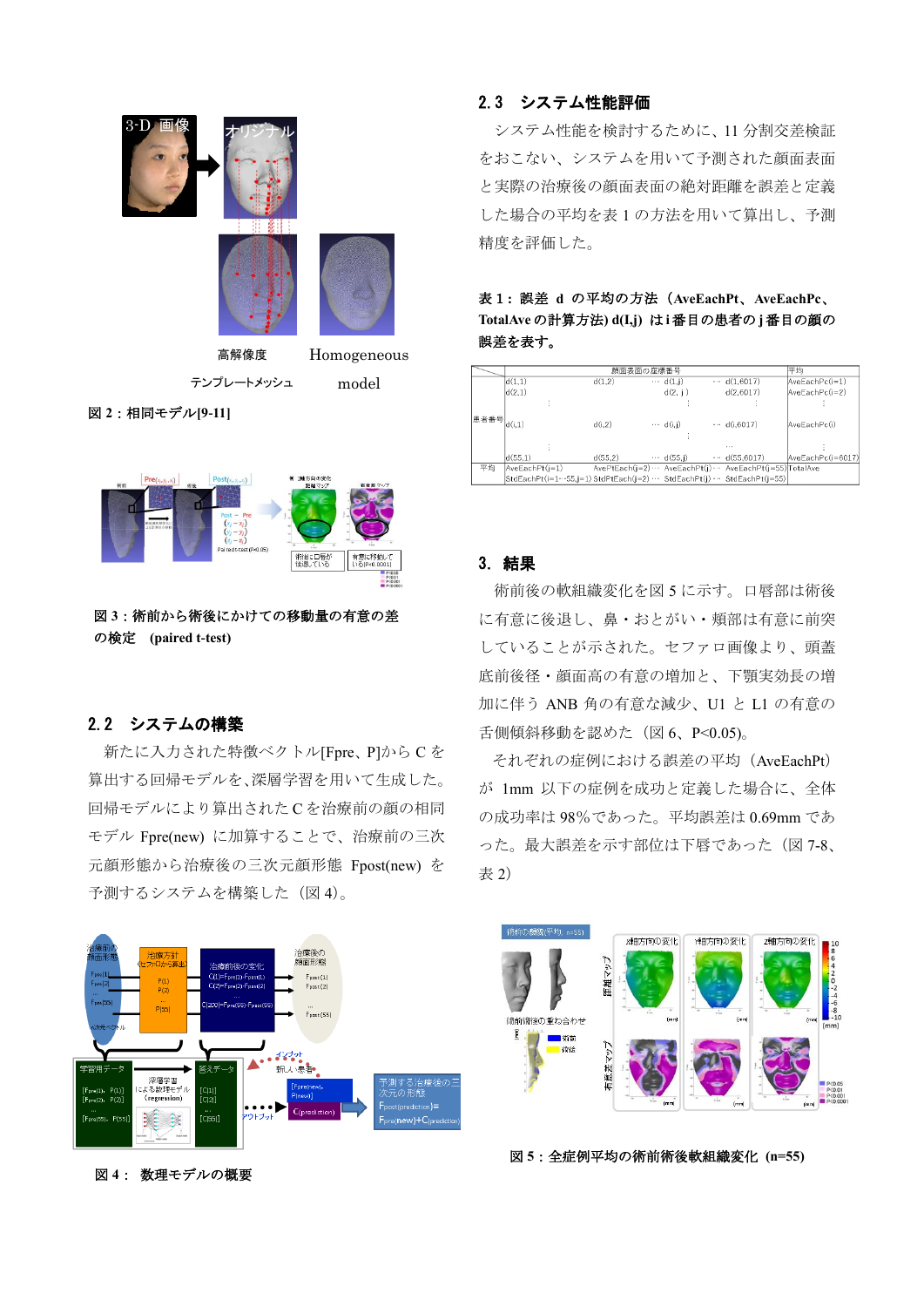

図 **6**:全症例平均のセファロの術前術後変化 **(n=55)**



図 **7**:誤差(予測された顔面表面と実際の治療後の顔面表 面の絶対距離)

#### 表 **2**:誤差の平均、標準偏差、最小、最大**(mm)**

**AveEachPt**、**AveEachPc** の定義は表 **1** を参照

|           | 平均     | 標準<br>偏差 | 最小   | 最大   |
|-----------|--------|----------|------|------|
| AveEachPc | - 0.69 | 0.23     | 0.28 | 1.97 |
| AveEachPt |        | 0.17     | 0.26 | 1.04 |



図 **8**:各症例の誤差(矢印に示した症例を例示した)

#### 4. おわりに

本研究において、抜歯後の三次元顔形態を予測す る人工知能システムが開発された。その予測精度は 臨床応用可能な範囲であった。

本研究で示された、専門医の"経験"を実装する システムの構築手法は、今後、他の医療診断や画像 処理にも応用可能であると考えられた。[12,13]

#### 5. 謝辞

本研究は、大規模計算機システム公募型利用を通 じて、大阪大学サイバーメディアセンターの計算機 を利用した成果の一部である。また、本研究は 2018 年度 AMED 橋渡し研究戦略的推進プログラムの支 援を受けた。本内容は、第 77 回日本矯正歯科学会学 術大会にてポスター発表を行った。

本研究結果は、大阪大学サイバーメディアセンタ ーLee Chonho 博士の協力を得て、実装された。

#### 参考文献

- [1] Tanikawa C, Takada K. Objective Classification of Nose-lip-chin profiles and Their Relation to Dentoskeletal Traits. Orthodontics & Craniofacial Research. Article first published online: 29 MAY 2014 | DOI: 10.1111/ocr.12047
- [2] Tanikawa, C., Yamamoto, T., Yagi, M. and Takada, K.: Automatic Recognition of Anatomic Features on Cephalograms of Preadolescent Children, *Angle Orthod*, **80**, pp. 811–829, 2010.
- [3] Tanikawa, C., Takada, K., van Aalst J. and Trotman, C.A.: Objective 3D assessment of lip form in patients with repaired cleft lip, the cleft palate-craniofacial journal. *Cleft Palate Craniofac J*., **47**, pp.611-622, 2010.
- [4] Tanikawa, C., Nakamura, K., Yagi, M. and Takada, K.: Lip vermilion profile patterns and corresponding dentoskeletal forms in female adults, *Angle Orthod*, **79**, pp849-858, 2009.
- [5] Tanikawa, C., Kakiuchi, Y., Miyata K., Yagi, M. and Takada, K.: Knowledge-dependent pattern